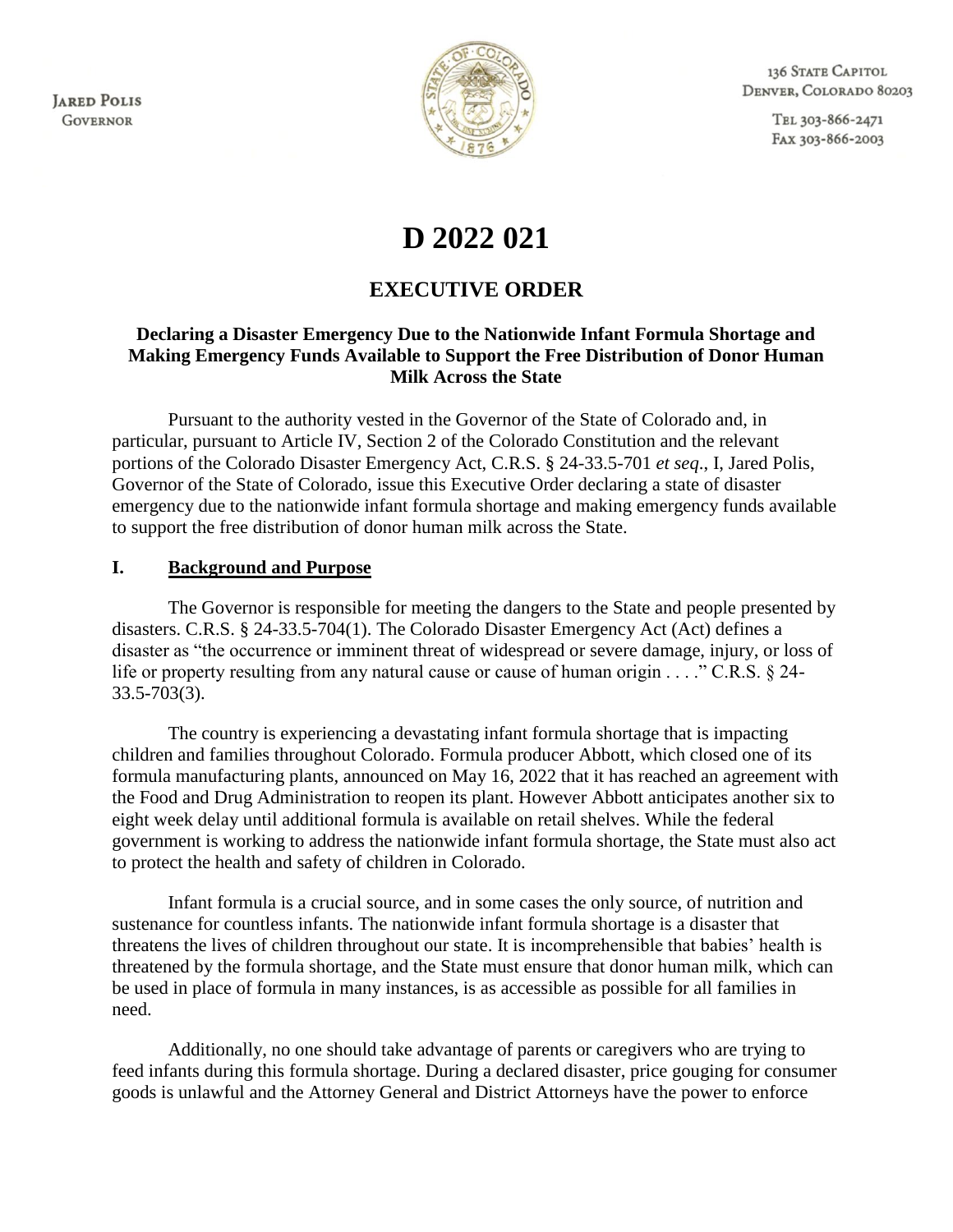against illegal price gouging. C.R.S. § 6-1-730. I urge the Attorney General Office to pursue any violations of the Consumer Protection Act.

On May 17, 2022, my administration announced a partnership with Mothers' Milk Bank (MMB) through Rocky Mountain Children's Health Foundation to help address the infant formula shortage. Colorado and MMB are calling for donations of human milk or financial donations that would help families with the cost of supply, and bringing awareness to an alternative infant feeding supply during the current crisis.

This Executive Order makes emergency funds available to MMB to support the free distribution of donor human milk across the state. The emergency funds will subsidize the cost of donor human milk for families in need and cover fees for shipping milk for both donors and recipients.

#### **II. Declarations and Directives**

- A. The nationwide infant formula shortage, which is impacting children and families throughout Colorado, constitutes a disaster emergency under C.R.S. § 24-33.5- 701 *et seq*.
- B. I encumber two hundred twenty thousand dollars (\$220,000) in the Disaster Emergency Fund, established in C.R.S. § 24-33.5-706(2)(a), and make this amount available to the Colorado Department of Public Health and the Environment (CDPHE), for costs associated with subsidizing the cost of donor human milk for families in need and to cover fees for shipping milk for both donors and recipients.
- C. I urge the Attorney General's Office to pursue any violations of the Colorado Consumer Protection Act, C.R.S. § 6-1-730 *et seq.*, relating to the price of infant formula, including charging excessive prices and engaging in price gouging.
- D. I direct all executive branch agencies and departments to take appropriate steps to address the threat to the health and safety of infants posed by the nationwide infant formula shortage, including issuing any directives, guidance, or emergency rules within their authority to increase the availability of and the ability of parents and caregivers to obtain infant formula and/or donor human milk, and exploring opportunities to draw on federal funding.